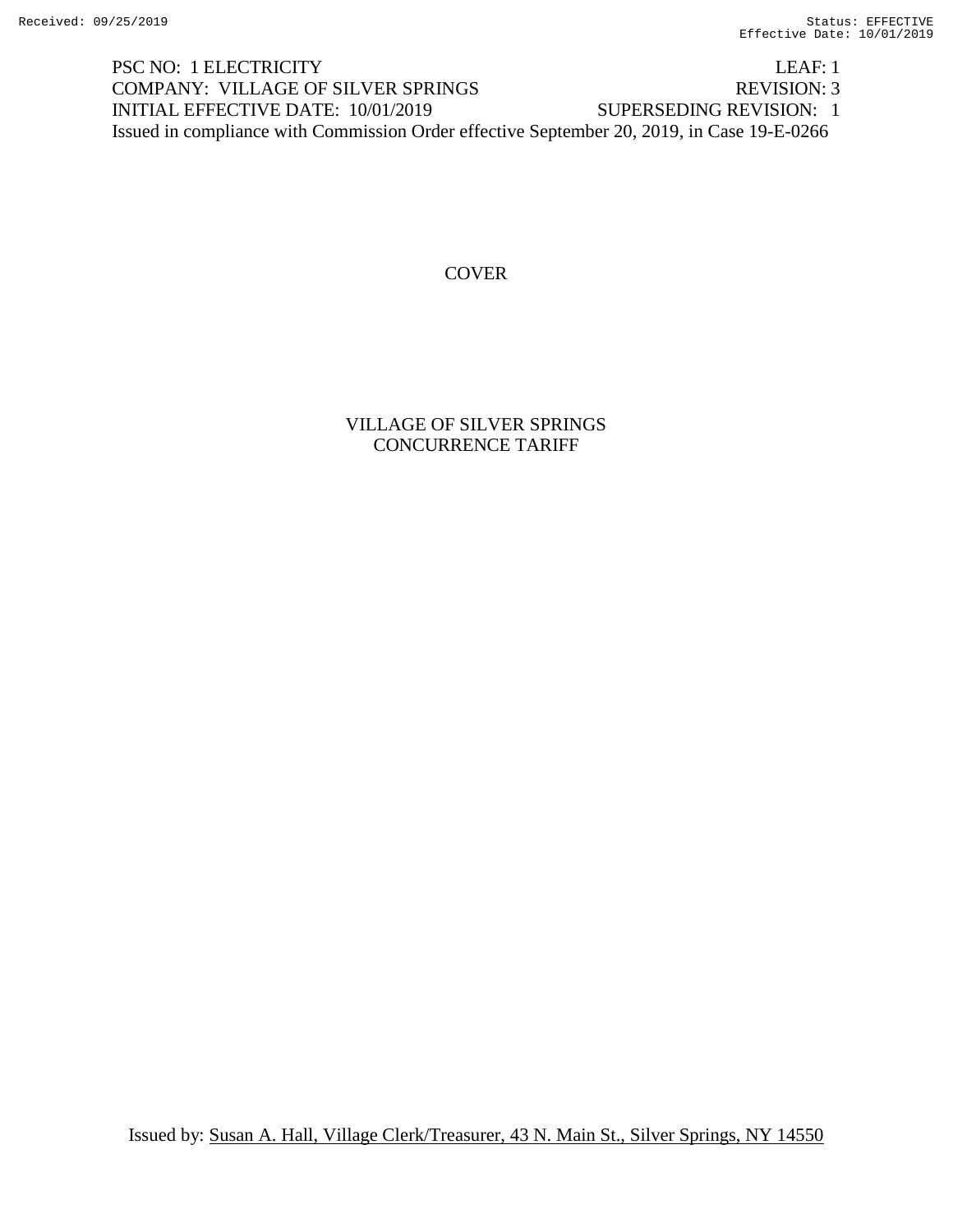| <b>PSC NO: 1 ELECTRICITY</b>                                                               | LEAF: $2$               |
|--------------------------------------------------------------------------------------------|-------------------------|
| <b>COMPANY: VILLAGE OF SILVER SPRINGS</b>                                                  | REVISION: 3             |
| INITIAL EFFECTIVE DATE: 10/01/2019                                                         | SUPERSEDING REVISION: 1 |
| Issued in compliance with Commission Order effective September 20, 2019, in Case 19-E-0266 |                         |

# TABLE OF CONTENTS LEAF #

| I.   | <b>GENERAL INFORMATION</b><br><b>CONCURRENCE</b><br>$\mathsf{A}$ .<br><b>TERRITORY TO WHICH SCHEDULE APPLIES</b><br>$\mathbf{B}$ | 3<br>$\overline{3}$ |
|------|----------------------------------------------------------------------------------------------------------------------------------|---------------------|
| Π.   | <b>SERVICE CLASSIFICATION NO. 1</b><br>Residential                                                                               | $\overline{4}$      |
| III. | <b>SERVICE CLASSIFICATION NO. 2</b><br>General Service - Non-demand Metered                                                      | 6                   |
| IV.  | <b>SERVICE CLASSIFICATION NO. 3</b><br>General Service - Demand Metered                                                          | 8                   |
| V.   | <b>SERVICE CLASSIFICATION NO. 4</b><br>Private Outdoor Lighting                                                                  | 10                  |
| VI.  | <b>SERVICE CLASSIFICATION NO. 5</b><br><b>Street Lighting</b>                                                                    | 12                  |
| VII. | <b>CHARGES</b><br><b>RECONNECTION CHARGE</b>                                                                                     | 13                  |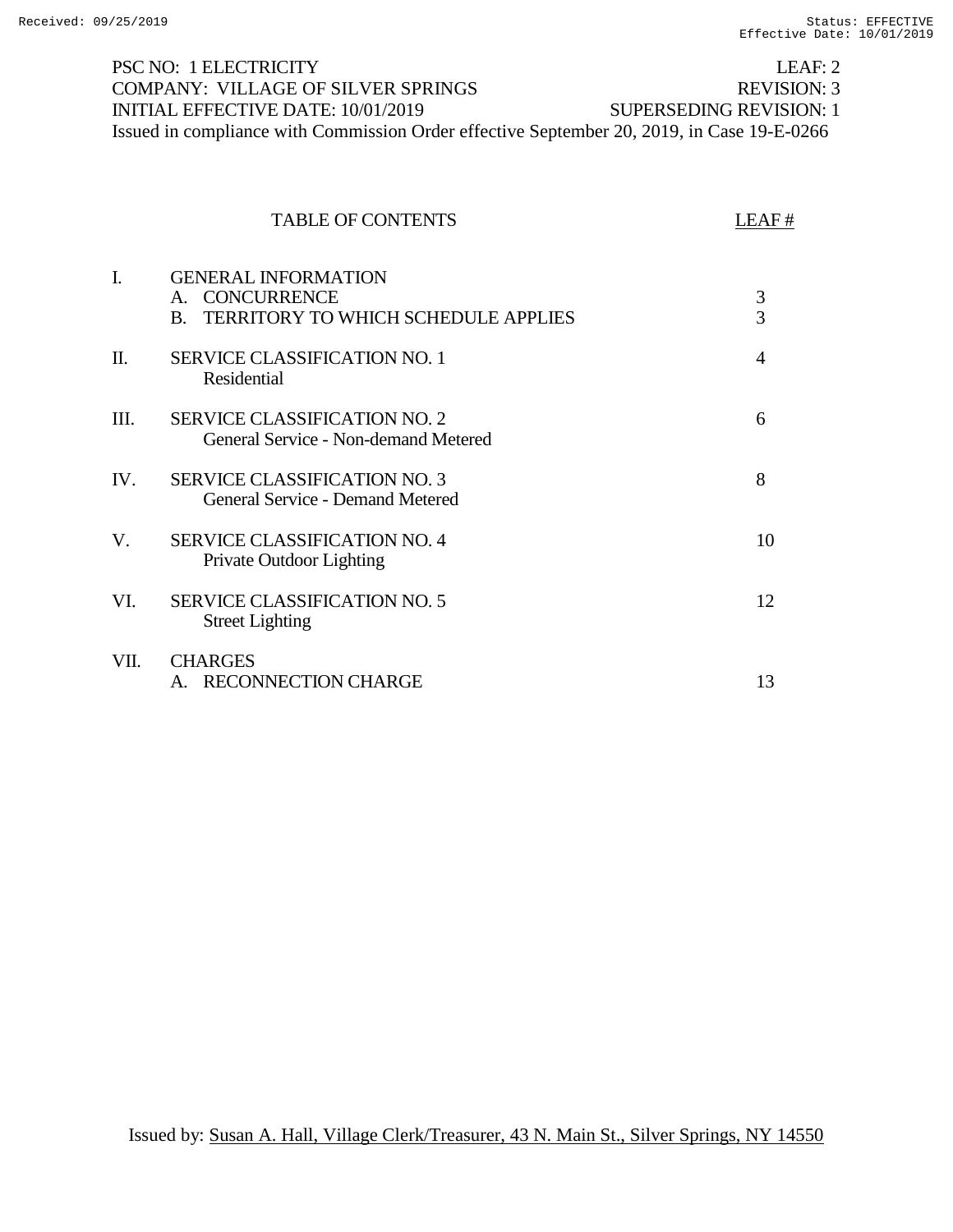# PSC NO: 1 ELECTRICITY LEAF: 3 COMPANY: VILLAGE OF SILVER SPRINGS REVISION: 3 INITIAL EFFECTIVE DATE: 10/01/2019 SUPERSEDING REVISION: 1 Issued in compliance with Commission Order effective September 20, 2019, in Case 19-E-0266

#### GENERAL INFORMATION

## A. CONCURRENCE:

The VILLAGE OF SILVER SPRINGS concurs in and agrees to abide by the rules and regulations as set forth in the generic tariff filed by the New York Municipal Power Agency (NYMPA) in Case No. 97-E-1575.

#### B. TERRITORY TO WHICH SCHEDULE APPLIES:

This schedule applies to the Village of Silver Springs and a portion of the Town of Gainesville, Wyoming County.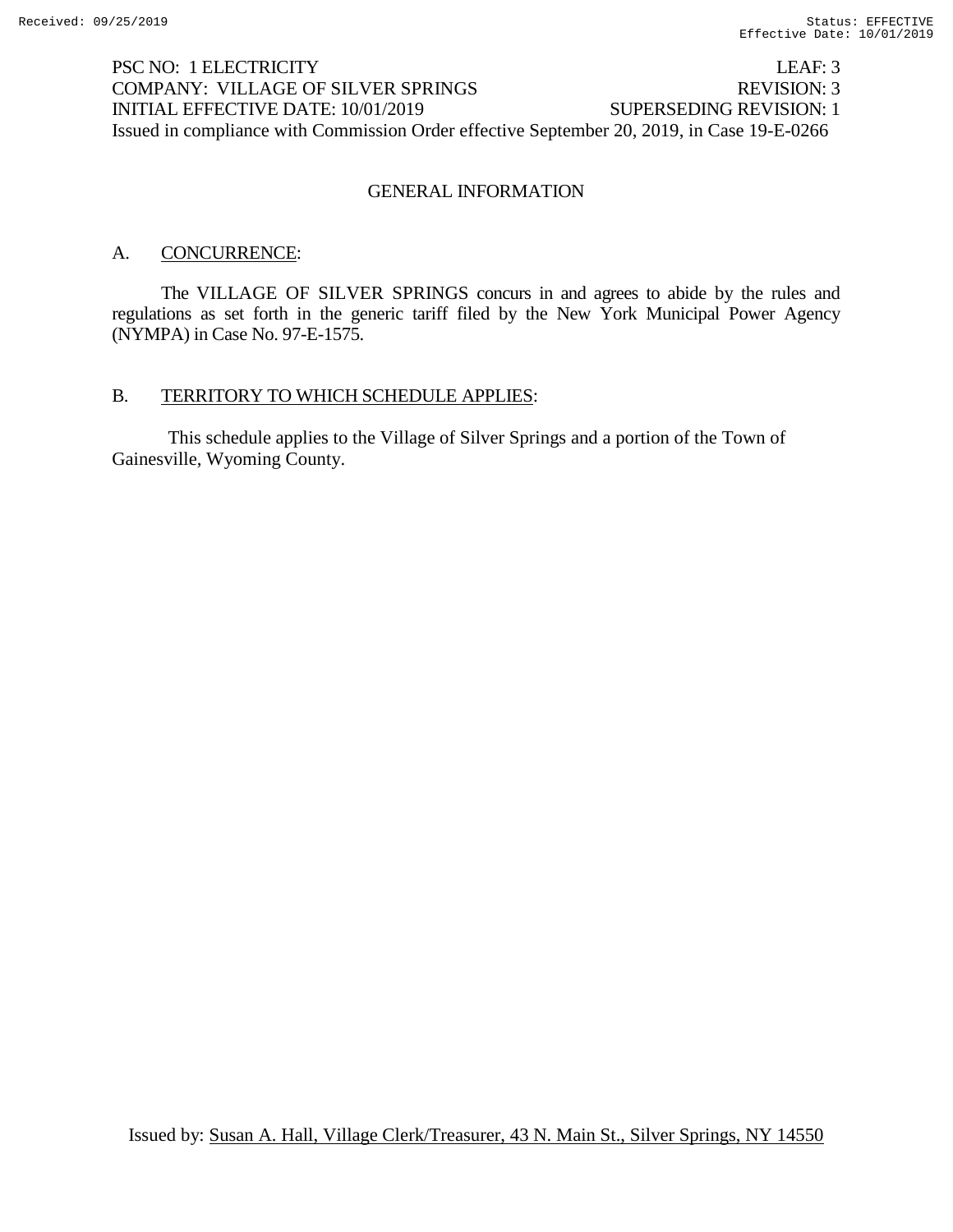PSC NO: 1 ELECTRICITY LEAF: 4 COMPANY: VILLAGE OF SILVER SPRINGS REVISION: 6 INITIAL EFFECTIVE DATE: 10/01/2019 SUPERSEDING REVISION: 4 Issued in compliance with Commission Order effective September 20, 2019, in Case 19-E-0266

## SERVICE CLASSIFICATION NO. 1 Residential

## APPLICABLE TO USE OF SERVICE FOR:

Single-phase residential purpose usage in an individual residence; in an individual flat or individual apartment in a multiple-family dwelling; for residential purposes in a rooming house where not more than four (4) rooms are available for rent; and for single phase farm service when supplied through the farm residence meter; use exclusively in connection with religious purposes by corporations or associations organized and conducted in good faith for religious purposes, and including the operation by such corporation or association of a school, not withstanding that secular subjects are taught at such school; for single-phase service exclusively in connection with a community residence as defined in subdivision 28, 28A or 28B of section 1.03 of the Mental Hygiene Law, provided that such residence is operated by a not-for-profit corporation and if supervisory staff is on site on a twenty-four hour per day basis that the residence provides living accommodations for fourteen or fewer residents; and use for any post or hall owned or leased by a not-for-profit organization that is a veterans organization.

#### CHARACTER OF SERVICE:

Continuous, alternating current, at approximately 60 cycle; 120 volts, two wire, or 120/240 volts, three wire single phase, depending upon the characteristics of the load and the circuit from which service is supplied.

#### MONTHLY RATE:

|                                      | Rate     |
|--------------------------------------|----------|
| <b>Customer Charge</b>               | \$3.50   |
| Summer Rate (May through October)    |          |
| Energy charge, per kWh               | \$0.0566 |
| Winter Rate (November through April) |          |
| Energy charge, per kWh               |          |
| First 750 kWh                        | \$0.0566 |
| Over 750 kWh                         | \$0.0657 |
|                                      |          |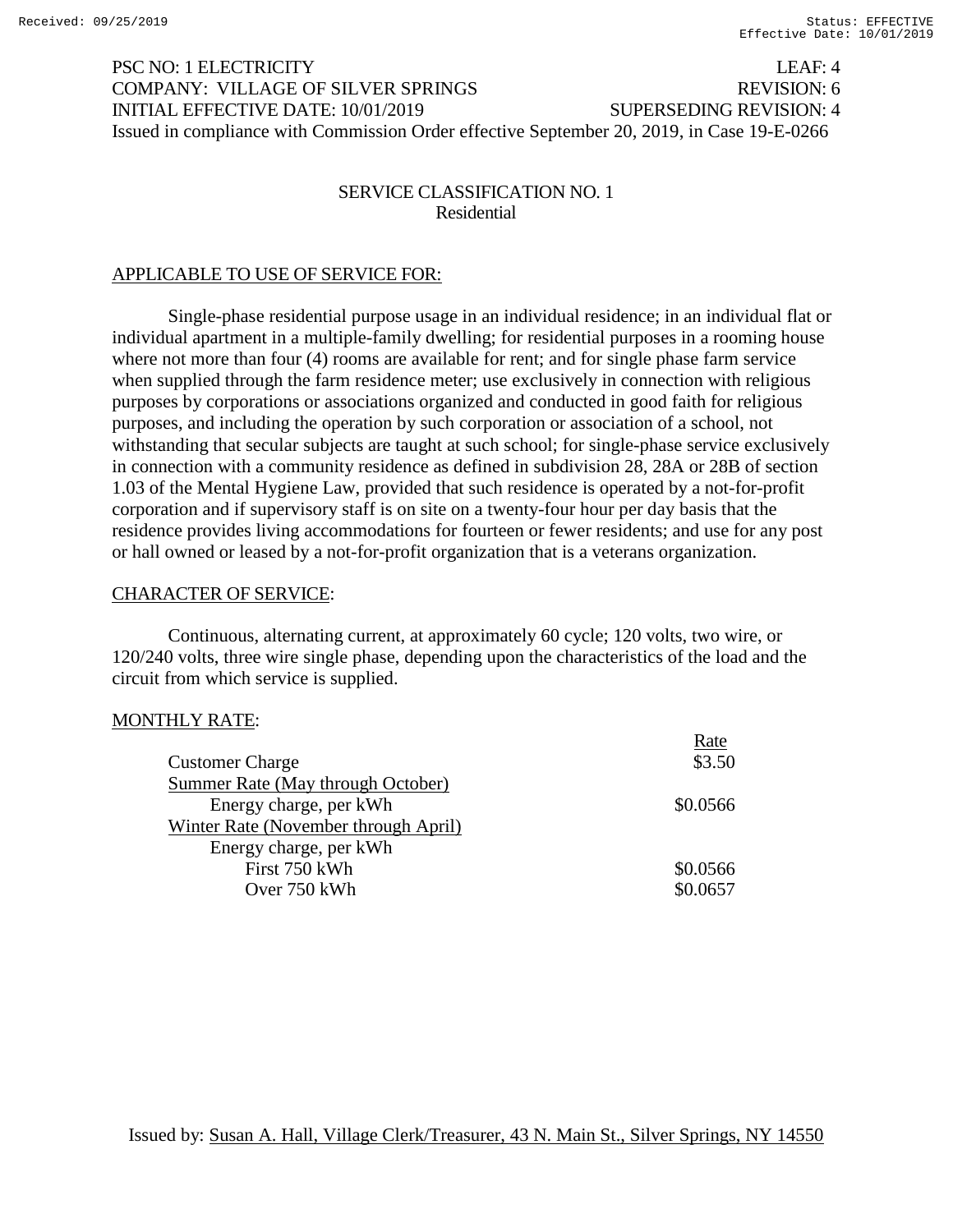# PSC NO: 1 ELECTRICITY LEAF: 5 COMPANY: VILLAGE OF SILVER SPRINGS REVISION: 5 INITIAL EFFECTIVE DATE: 10/01/2019 SUPERSEDING REVISION: 3 Issued in compliance with Commission Order effective September 20, 2019, in Case 19-E-0266

## SERVICE CLASSIFICATION NO. 1 (CONT'D) Residential

# MINIMUM CHARGE:

The minimum charge is the customer charge.

#### TERMS OF PAYMENT:

All bills are due when rendered. Full payment must be received on or before the date shown on the bill to avoid a late payment charge of 1.5% as provided in Rule VIII of the NYMPA generic tariff.

#### PURCHASE POWER ADJUSTMENT:

The charges set forth in this service classification shall be subject to a purchase power adjustment as explained in Rule IX of the NYMPA generic tariff.

#### BASE PURCHASED POWER PER KILOWATT-HOUR:

The base purchase power cost per kilowatt-hour pursuant to Rule IX.B of the NYMPA generic tariff is \$0.020454.

#### FACTOR OF ADJUSTMENT:

The factor of adjustment pursuance to Rule IX.D of the NYMPA generic tariff is 1.073176.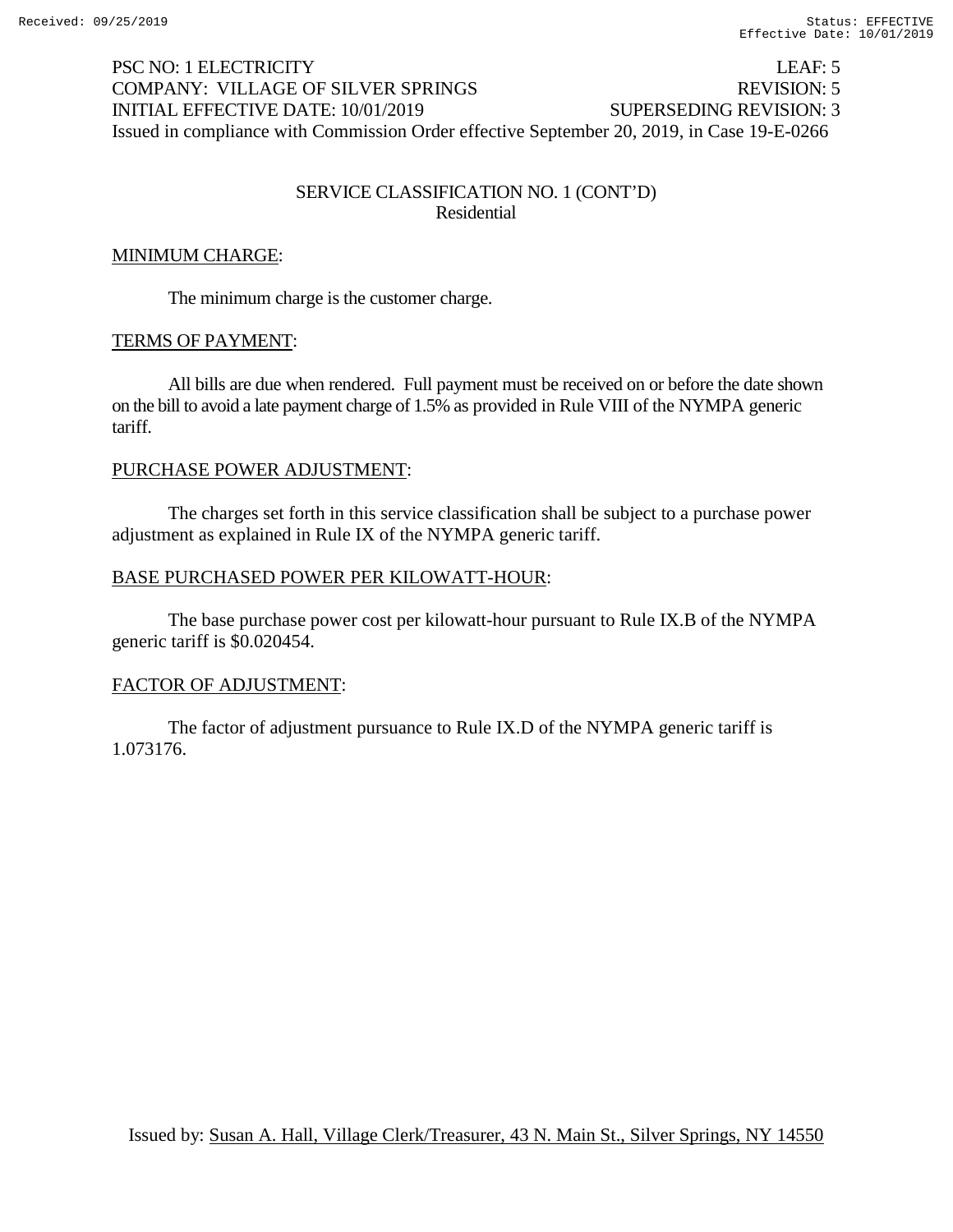# PSC NO: 1 ELECTRICITY LEAF: 6 COMPANY: VILLAGE OF SILVER SPRINGS REVISION: 6 INITIAL EFFECTIVE DATE: 10/01/2019 SUPERSEDING REVISION: 4 Issued in compliance with Commission Order effective September 20, 2019, in Case 19-E-0266

### SERVICE CLASSIFICATION NO. 2 General Service - Non-demand Metered

#### APPLICABLE TO USE OF SERVICE FOR:

Small commercials business, schools, small industrial power and light installations multiple dwellings (two or more families in one house or share more than two rooms are rented) and any services for premises partially used for business or professional and partially used for residential purposes. This rate is available for total requirement customers with usage less than 3500 kWh in any winter month (November through April billing periods). Customers exceeding 3500 kWh in any winter month shall be transferred to Service Classification No. 3 for a period of twelve months. If consumption is then less than 3500 kWh and less than 10 kW per month, for 12 consecutive months, the customer will be returned to Service Classification No. 2.

#### CHARACTER OF SERVICE:

Continuous, alternating current at approximately 60 Cycle, 120 Volt, two wire or 120/240 Volt, three wire single phase, depending upon the characteristics of the load and the circuits from which service is supplied.

#### MONTHLY RATE:

|                                      | Rate     |
|--------------------------------------|----------|
| <b>Customer Charge</b>               | \$4.19   |
| Summer Rate (May through October)    |          |
| Energy charge, per kWh               | \$0.0469 |
| Winter Rate (November through April) |          |
| Energy charge, per kWh               | \$0.0561 |

#### MINIMUM CHARGE:

The minimum charge is the customer charge.

#### TERMS OF PAYMENT:

All bills are due when rendered. Full payment must be received on or before the date shown on the bill to avoid a late payment charge of 1.5% as provided in Rule VIII of the NYMPA generic tariff.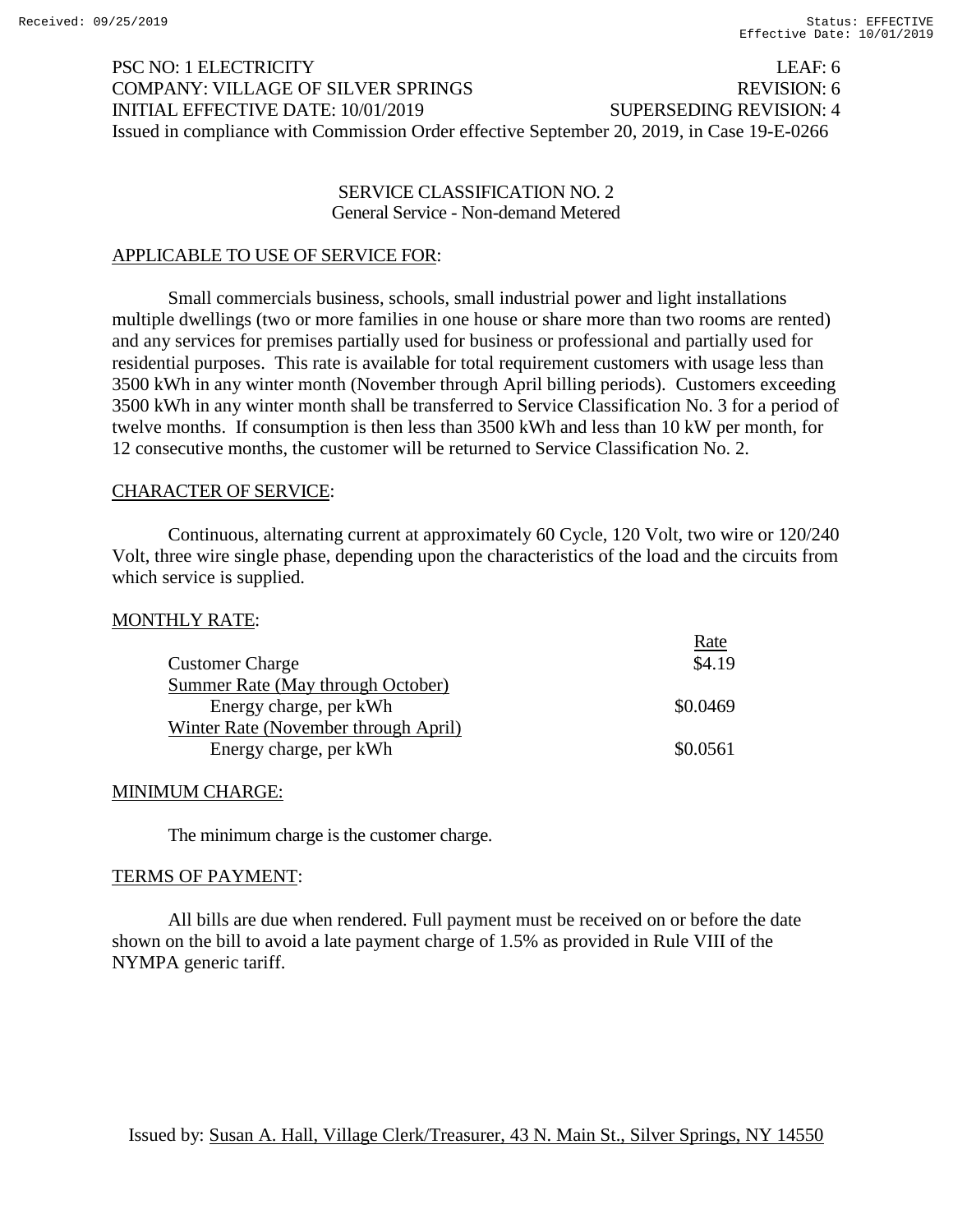# PSC NO: 1 ELECTRICITY LEAF: 7 COMPANY: VILLAGE OF SILVER SPRINGS REVISION: 5 INITIAL EFFECTIVE DATE: 10/01/2019 SUPERSEDING REVISION: 3 Issued in compliance with Commission Order effective September 20, 2019, in Case 19-E-0266

## SERVICE CLASSIFICATION NO. 2 (CONT'D) General Service - Non-demand Metered

## SPECIAL PROVISIONS:

Customers electing to combine single phase and three phase service for metering purposes must install the necessary transformer on the load side of the three phase meter, maintaining proper phase balance.

#### PURCHASED POWER ADJUSTMENT:

The charges set forth in this service classification shall be subject to a purchased power adjustment as explained in Rule IX of the NYMPA generic tariff.

#### BASE PURCHASED POWER PER KILOWATT-HOUR:

The base purchase power cost per kilowatt-hour pursuant to Rule IX.B of the NYMPA generic tariff is \$0.020454.

#### FACTOR OF ADJUSTMENT:

The factor of adjustment pursuant to Rule IX.D of the NYMPA generic tariff is 1.073176.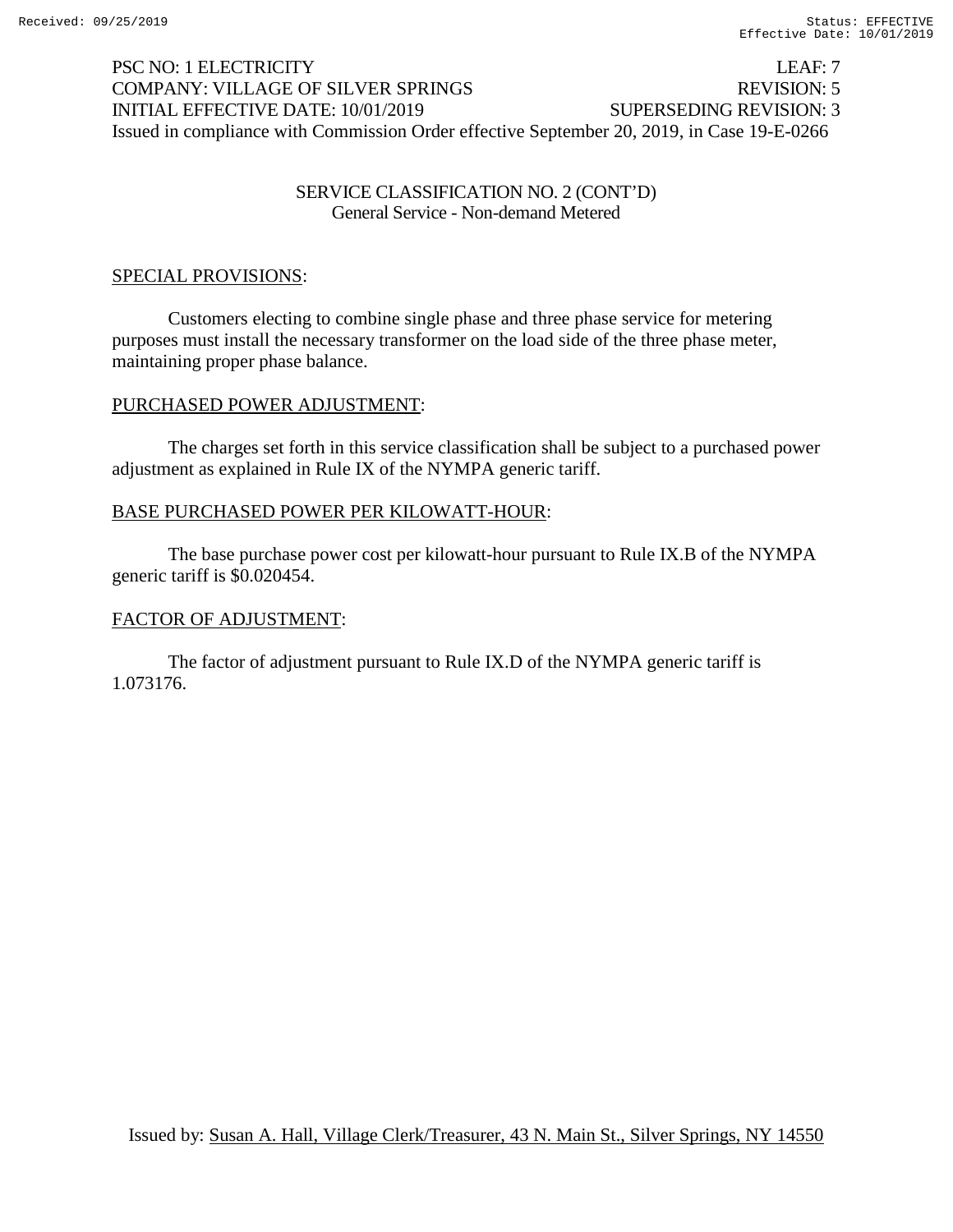# PSC NO: 1 ELECTRICITY LEAF: 8 COMPANY: VILLAGE OF SILVER SPRINGS REVISION: 6 INITIAL EFFECTIVE DATE: 10/01/2019 SUPERSEDING REVISION: 4 Issued in compliance with Commission Order effective September 20, 2019, in Case 19-E-0266

## SERVICE CLASSIFICATION NO. 3 General Service - Demand Metered

# APPLICABLE USE OF SERVICE FOR:

Large commercial, business, schools, small industrial power and light installations, and any services for premises partially used for business or professional and partially used for residential purposes. This rate is available for total requirement customers with usage greater than 3500 kWh in any winter month (November through April billing periods). If consumption is then less than 3500 kWh and less than 10 kW per month, for 12 consecutive months, the customer will be transferred to Service Classification No. 2.

#### CHARACTER OF SERVICE:

Continuous, alternating current at approximately 60 Cycle, 120 Volt, two wire or 120/240 Volt, three wire single phase, or three phase four wire depending upon the characteristics of the load and the circuits from which service is supplied.

#### MONTHLY RATE:

|                        | Rate     |
|------------------------|----------|
| Demand charge, per kW  | \$7.34   |
| Energy charge, per kWh | \$0.0332 |

#### TERMS OF PAYMENT:

All bills are due when rendered. Full payment must be received on or before the date shown on the bill to avoid a late payment charge of 1.5% as provided in Rule VIII of the NYMPA generic tariff.

#### TERM:

One year until terminated by three (3) days in writing. The customer will be responsible for any service until two (2) days after written notice to discontinue service has been received by the Commission.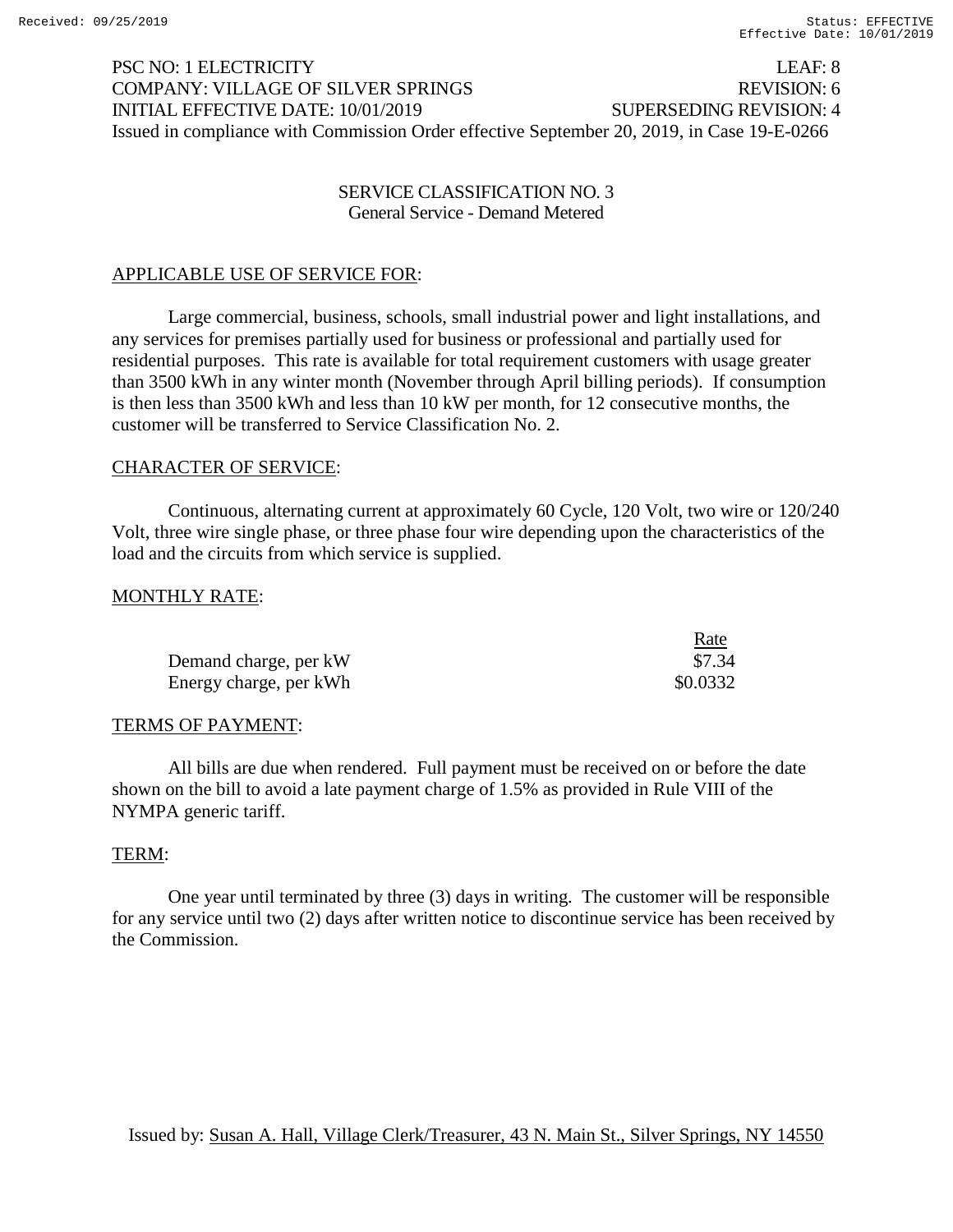# PSC NO: 1 ELECTRICITY LEAF: 9 COMPANY: VILLAGE OF SILVER SPRINGS REVISION: 5 INITIAL EFFECTIVE DATE: 10/01/2019 SUPERSEDING REVISION: 3 Issued in compliance with Commission Order effective September 20, 2019, in Case 19-E-0266

## SERVICE CLASSIFICATION NO. 3 (CONT'D) General Service - Demand Metered

## SPECIAL PROVISIONS:

Customers electing to combine single phase and three phase service for metering purposes, must install the necessary transformer on the load side of the three phase meter, maintaining proper phase balance. All customers receiving three phase service shall maintain a power factor equivalent to the minimum power factor requirement established by the New York Power Authority in the power contract agreement between the Municipal and the New York Power Authority.

#### PURCHASED POWER ADJUSTMENT:

The charges set forth in this service classification shall be subject to a purchased power adjustment as explained in Rule IX of the NYMPA generic tariff.

#### DETERMINATION OF DEMAND:

- A. A demand meter shall be installed and the large commercial rate shall apply whenever a customer's energy use exceeds 3500 kWh in any winter month (November through April billing periods). The demand meter shall remain and the large commercial rate shall apply until such time as the energy usage and demand falls below 3500 kWh and 10 kW, respectively, for twelve (12) consecutive months, which requirement may not be avoided by temporarily terminating service.
- B. The demand shall be the maximum integrated 15 minute kilowatt demand. For billing purposes, the demand shall be the greater of the following:
	- 1. The maximum demand occurring during the month, or
	- 2. Fifty percent (50%) of the highest demand occurring during any of the preceding eleven months.

#### BASE PURCHASED POWER PER KILOWATT-HOUR:

The base purchase power cost per kilowatt-hour pursuant to Rule IX.B of the NYMPA generic tariff is \$0.020454.

#### FACTOR OF ADJUSTMENT:

The factor of adjustment pursuant to Rule IX.D of the NYMPA generic tariff is 1.073176.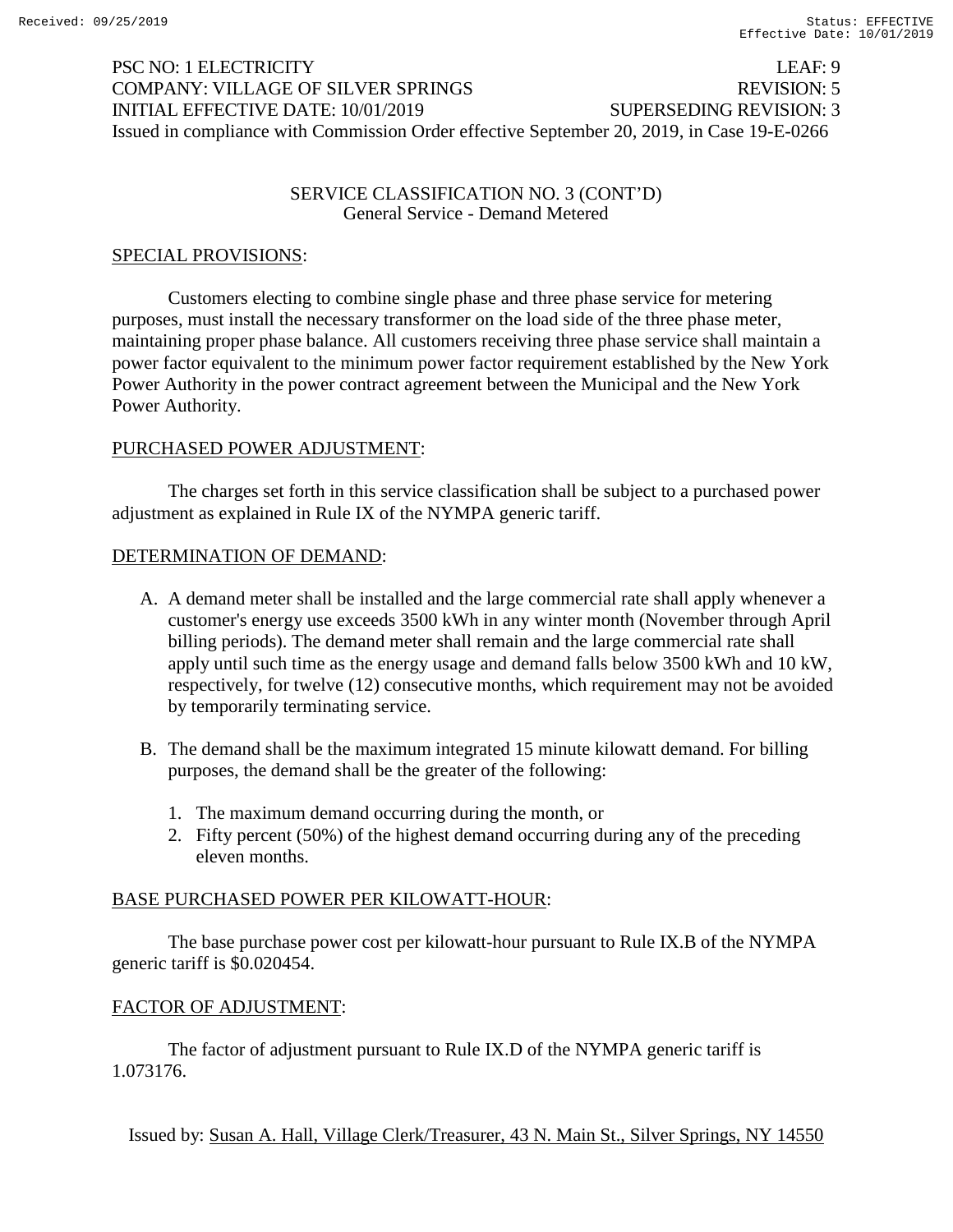# PSC NO: 1 ELECTRICITY LEAF: 10 COMPANY: VILLAGE OF SILVER SPRINGS REVISION: 6 INITIAL EFFECTIVE DATE: 10/01/2019 SUPERSEDING REVISION: 4 Issued in compliance with Commission Order effective September 20, 2019, in Case 19-E-0266

# SERVICE CLASSIFICATION NO. 4 Private Outdoor Lighting

## APPLICABLE TO USE OF SERVICE FOR:

Private outdoor lighting from multiple circuits. Monthly charges are assessed at a flat rate per fixture.

#### CHARACTER OF SERVICE:

Limited period, approximately 4000 hours per year, 60 cycle AC at approximately 120/240 volt.

#### MONTHLY RATE:

|                                | Rate    |
|--------------------------------|---------|
| Facilities Charge, per fixture |         |
| 175 Watt Mercury Vapor         | \$6.26  |
| 1000 Watt Mercury Vapor        | \$16.74 |

#### TERMS OF PAYMENT:

All bills are due when rendered. Full payment must be received on or before the date shown on the bill to avoid a late payment charge of 1.5% as provided in Rule VIII of the NYMPA generic tariff.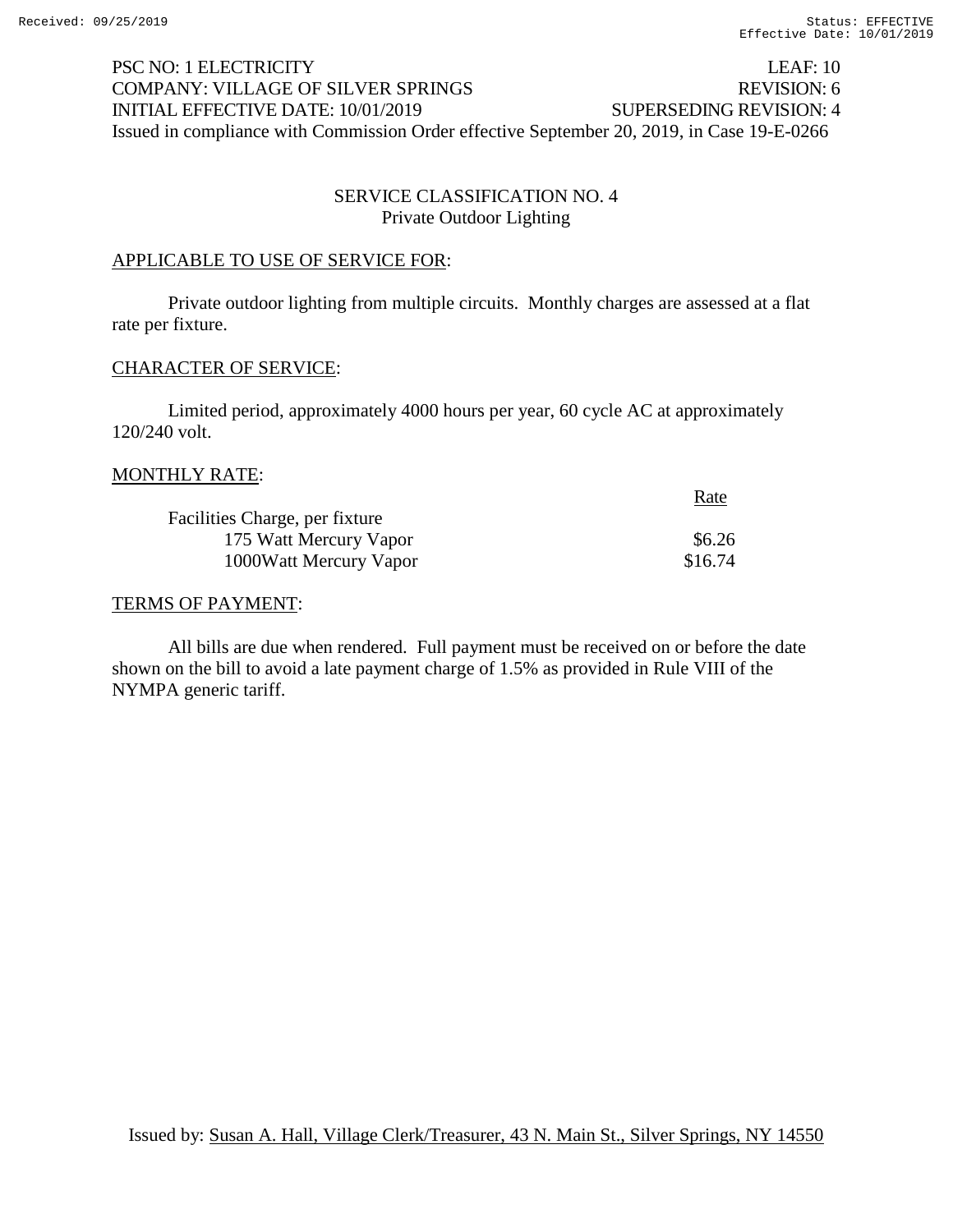# PSC NO: 1 ELECTRICITY LEAF: 11 COMPANY: VILLAGE OF SILVER SPRINGS REVISION: 5 INITIAL EFFECTIVE DATE: 10/01/2019 SUPERSEDING REVISION: 3 Issued in compliance with Commission Order effective September 20, 2019, in Case 19-E-0266

# SERVICE CLASSIFICATION NO. 4 (CONT'D) Private Outdoor Lighting

# PURCHASED POWER ADJUSTMENT:

The charges set forth in this service classification shall be subject to a purchased power adjustment as explained in Rule IX of the NYMPA generic tariff.

#### SPECIAL PROVISIONS:

- A. The Village will furnish, install, own, operate and maintain a photo-electrically controlled luminaire complete with suitable pipe bracket.
- B. The lighting unit will be installed only on private property owned or leased by the customer. The customer will furnish the necessary pole or other support, except as hereinafter provided, and the necessary wiring to connect the unit on the line side of the customer's meter. The Village reserves the right to require a mounting height which will provide proper light distribution from the unit. Where a Village owned pole is appropriately located on premises owned or leased by the customer, the Village may waive the requirement that the support be furnished by the customer, and it may install the unit on the Village-owned pole.
- C. Upon request of the customer, the Village will change the location of the lighting unit, providing a proper support is furnished and the customer agrees to pay the Village for the cost incurred in making such change.
- D. Lighting service will be provided every night and all night during the hours between sunset and sunrise, aggregating about 4000 hours per year, unless prevented by accidents or other causes beyond the control of the Village.
- E. The customer shall notify the Village whenever the lamp shall become extinguished or out of service for any reason and the Village shall replace the lamp and/or make the necessary repairs with reasonable promptness.

#### BASE PURCHASED POWER PER KILOWATT-HOUR:

The base purchase power cost per kilowatt-hour pursuant to Rule IX.B of the NYMPA generic tariff is \$0.020454.

#### FACTOR OF ADJUSTMENT:

The factor of adjustment pursuant to Rule IX.D of the NYMPA generic tariff is 1.073176.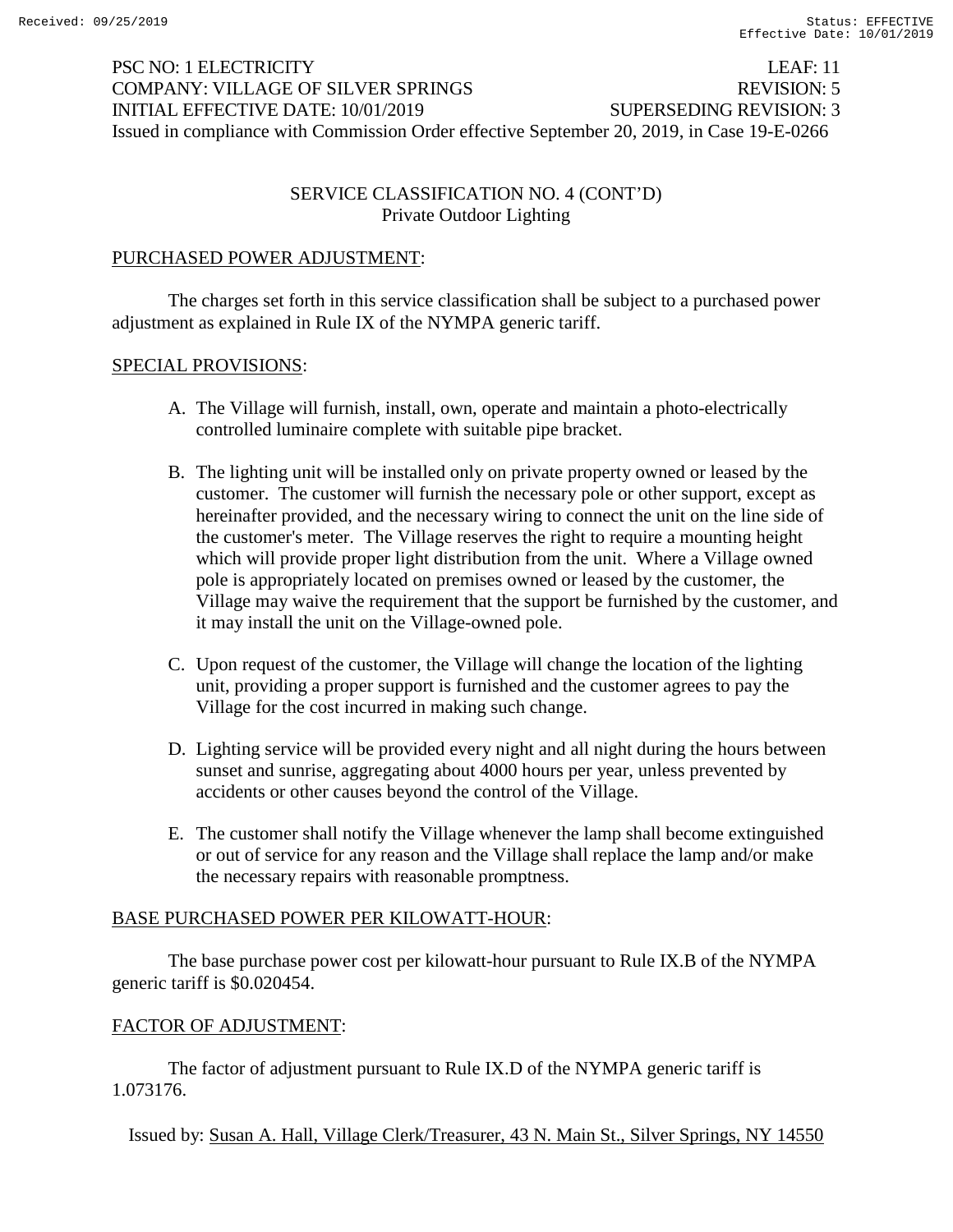# PSC NO: 1 ELECTRICITY LEAF: 12 COMPANY: VILLAGE OF SILVER SPRINGS REVISION: 6 INITIAL EFFECTIVE DATE: 10/01/2019 SUPERSEDING REVISION: 4 Issued in compliance with Commission Order effective September 20, 2019, in Case 19-E-0266

# SERVICE CLASSIFICATION NO. 5 Street Lighting

## APPLICABLE TO USE OF SERVICE FOR:

Municipal Street Lighting. The utility may meter one service and impute this measured service to the other services of the same size and character. In that event, monthly charges are assessed by multiplying the usage of one metered fixture by the total number of fixtures.

#### CHARACTER OF SERVICE:

Continuous, 240 & 480 volts, approximately 60 hertz alternating current.

#### MONTHLY RATE:

|                             | Rate     |
|-----------------------------|----------|
| Facilities Charge, per lamp | \$5.24   |
| Energy Charge, per kwh      | \$0.0414 |

#### TERMS OF PAYMENT:

All bills are due when rendered. Full payment must be received on or before the date shown on the bill to avoid a late payment charge of 1.5% as provided in Rule VIII of the NYMPA generic tariff.

#### PURCHASED POWER ADJUSTMENT:

The charges set forth in this service classification shall be subject to a purchased power adjustment as explained in Rule IX of the NYMPA generic tariff.

#### BASE PURCHASED POWER PER KILOWATT-HOUR:

The base purchase power cost per kilowatt-hour pursuant to Rule IX.B of the NYMPA generic tariff is \$0.020454.

#### FACTOR OF ADJUSTMENT:

The factor of adjustment pursuant to Rule IX.D of the NYMPA generic tariff is 1.073176.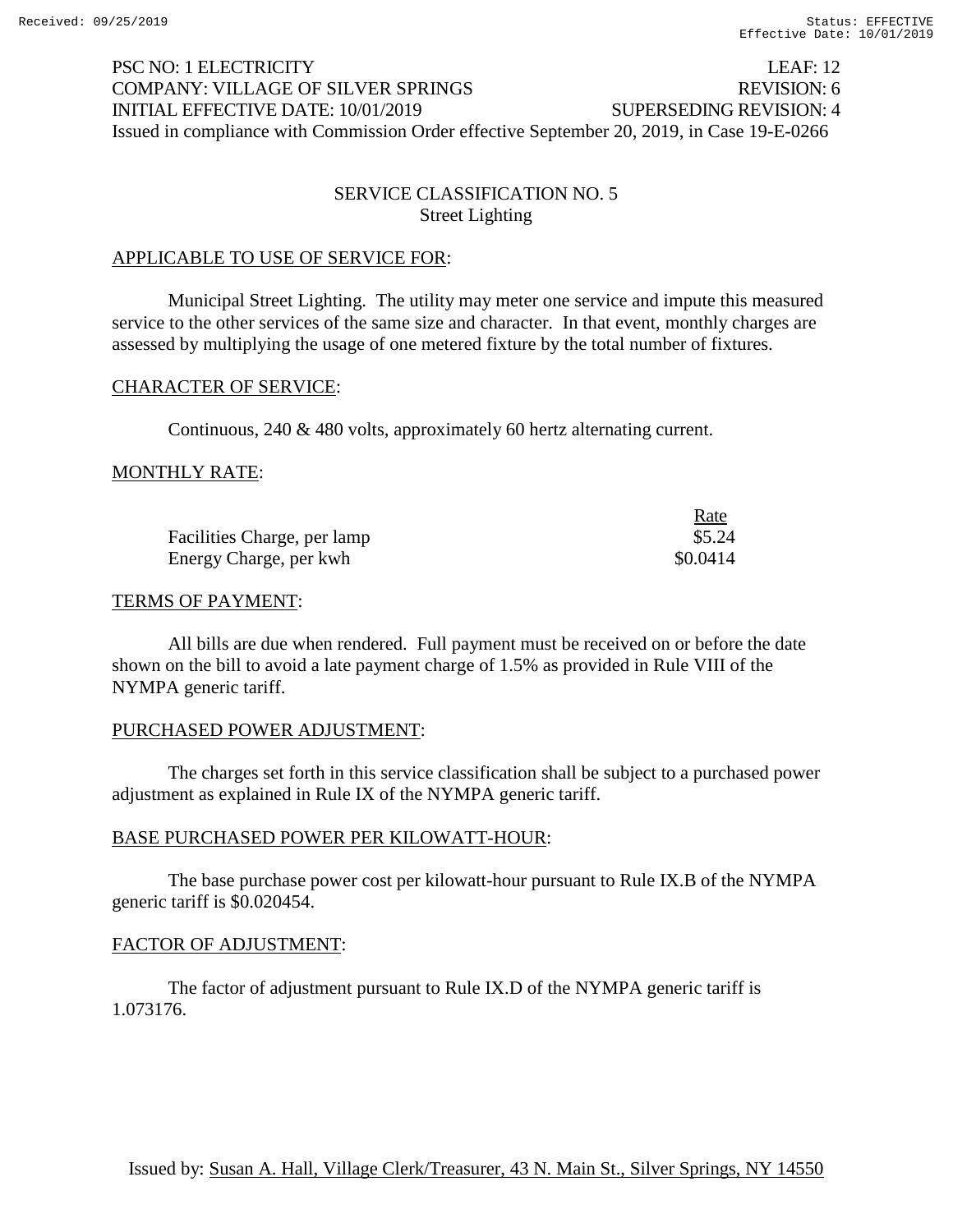PSC NO: 1 ELECTRICITY LEAF: 13 COMPANY: VILLAGE OF SILVER SPRINGS REVISION: 2 INITIAL EFFECTIVE DATE: 10/01/2019 SUPERSEDING REVISION: 0 Issued in compliance with Commission Order effective September 20, 2019, in Case 19-E-0266

## **CHARGES**

## A. RECONNECTION CHARGE:

When service has been discontinued, either by the Municipality as provided in Rule XIII of the NYMPA generic tariff or at the request of the consumer and the same consumer applies for reconnection of service at the same premises within six (6) months, there shall be a reconnection charge payable before service will be reestablished, in the amounts as follows:

\$45.00 during regular office hours, Monday through Friday 9:00 am until 4:00 pm \$67.00 plus one (1) hour of working time at Time and One Half rate after regular office hours, Monday through Friday, Saturday, Sunday or Holiday